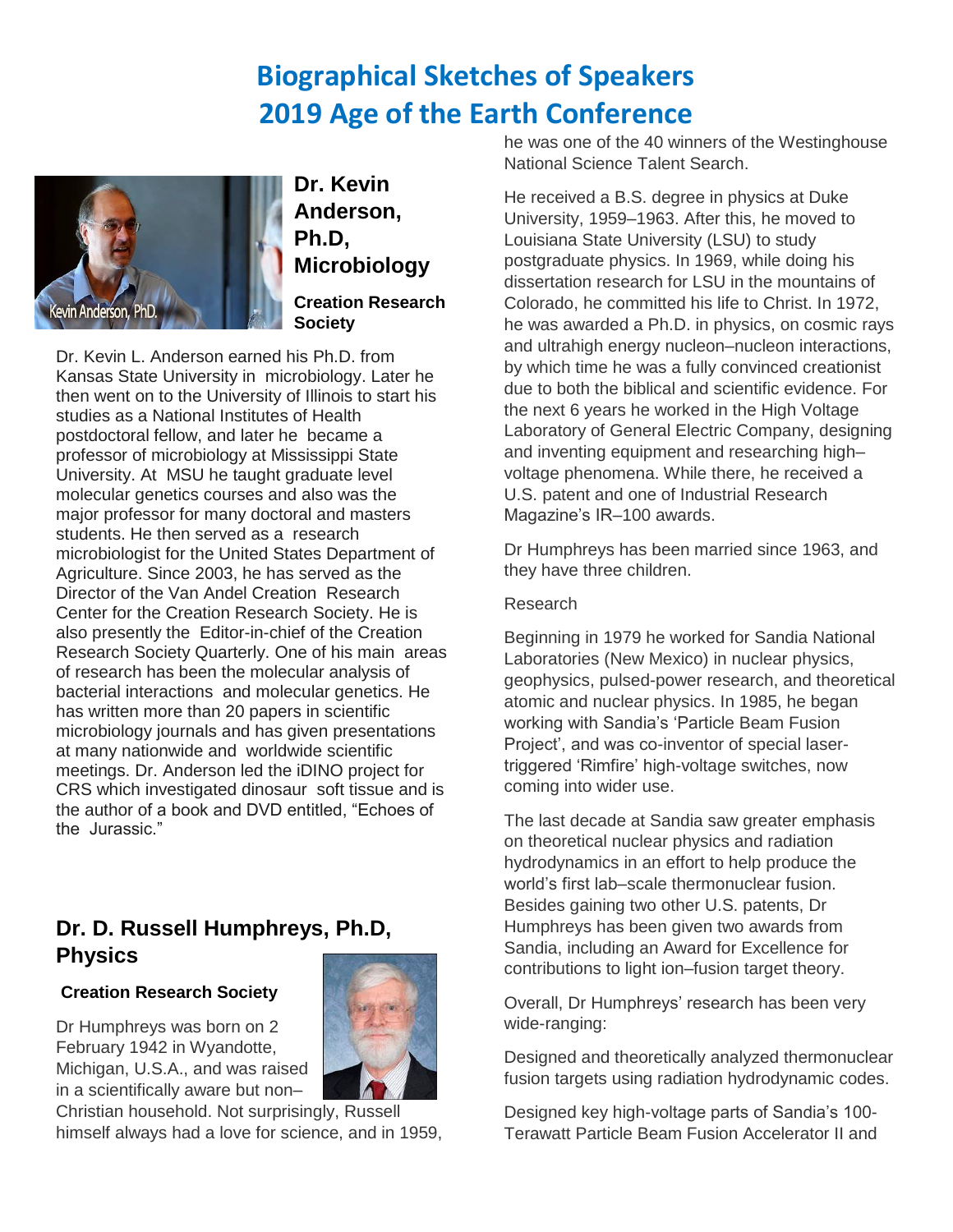# **Biographical Sketches of Speakers 2019 Age of the Earth Conference**

conducted fusion power experiments on it. Same designs are in use today on Sandia's Z machine.

Research on low-temperature solids and studies on superconductors.

Nuclear weapons projects, including stockpile engineering for W87 firing set.

Helped design new inkjet printer component and shared patent on it.

Developed high repetition-rate neutron tube driver and gamma-ray spectrometer for borehole logging applications. Patent on high-voltage power supply for it.

Patents on wide-bandwidth electric field sensor and high-voltage neutron tube supply. Designed lightning current waveform recorder which won IR-100 Award.

Studied electric fields and ion currents under ultrahigh voltage DC transmission lines.

Theoretical studies of relativistic velocity dependence of nuclear forces.

Creationist work full-time

Dr Humphreys retired from Sandia in 2001 to work full-time for the Institute for Creation Research (ICR) where he was appointed an Associate Professor of Physics. In this time, he operated mainly from his home office in Albuquerque, NM, USA, while still continuing to write for Journal of Creation (formerly TJ) and assisting several other creationist organizations with questions and information concerning physics, astronomy and cosmology.

In August 2008 he resigned from ICR and now works as an independent researcher.

Dr Humphreys has been a longtime member of the Creation Research Society and is on its Board of Directors.



## **Dr. Tim Clarey, Ph. D , Geology**

#### **Institute for Creation Research**

Dr. Tim Clarey received a Master of Science in Geology in 1984 from the University of Wyoming and a Master of Science in Hydrogeology in 1993 from Western Michigan University. His Ph.D. in Geology was received in 1996 from Western Michigan University. From 1984 to 1992, Dr. Clarey worked as an exploration geologist at Chevron USA, Inc., developing oil drilling prospects and analyzing assets and lease purchases. He was Full Professor and Geosciences Chair at Delta College in Michigan for 17 years before leaving in 2013 to join the science staff at the Institute for Creation Research, having earlier conducted research with ICR in its FAST program. He has published many papers on various aspects of the Rocky Mountains and has authored two college laboratory books. He is the author of *Dinosaurs: Marvels of God's Design* and a contributor to *Guide to Dinosaurs*. He and his wife, Reneé, are coauthors of the children's book *Big Plans for Henry*.

## **Dr. Rob Carter, Ph.D, Marine Biology**

# DR. ROB CARTER PH.D. IN MARINE BIOLOGY

#### **Creation Ministries International**

Dr Carter was converted to Christ at an early age, but did not know what to do with the theory of evolution. He always knew what he wanted to believe, but had no way to express what he was thinking and no evidence to support his views. In his freshman year of college, he was exposed to the information for creation for the first time and soon after adopted it as his *modus operandi*. He says he felt a tremendous joy when he realized his science and his religion were no longer at odds. This joy (and, he says, *Creation* magazine and the *Journal of Creation*) enabled him to get through the